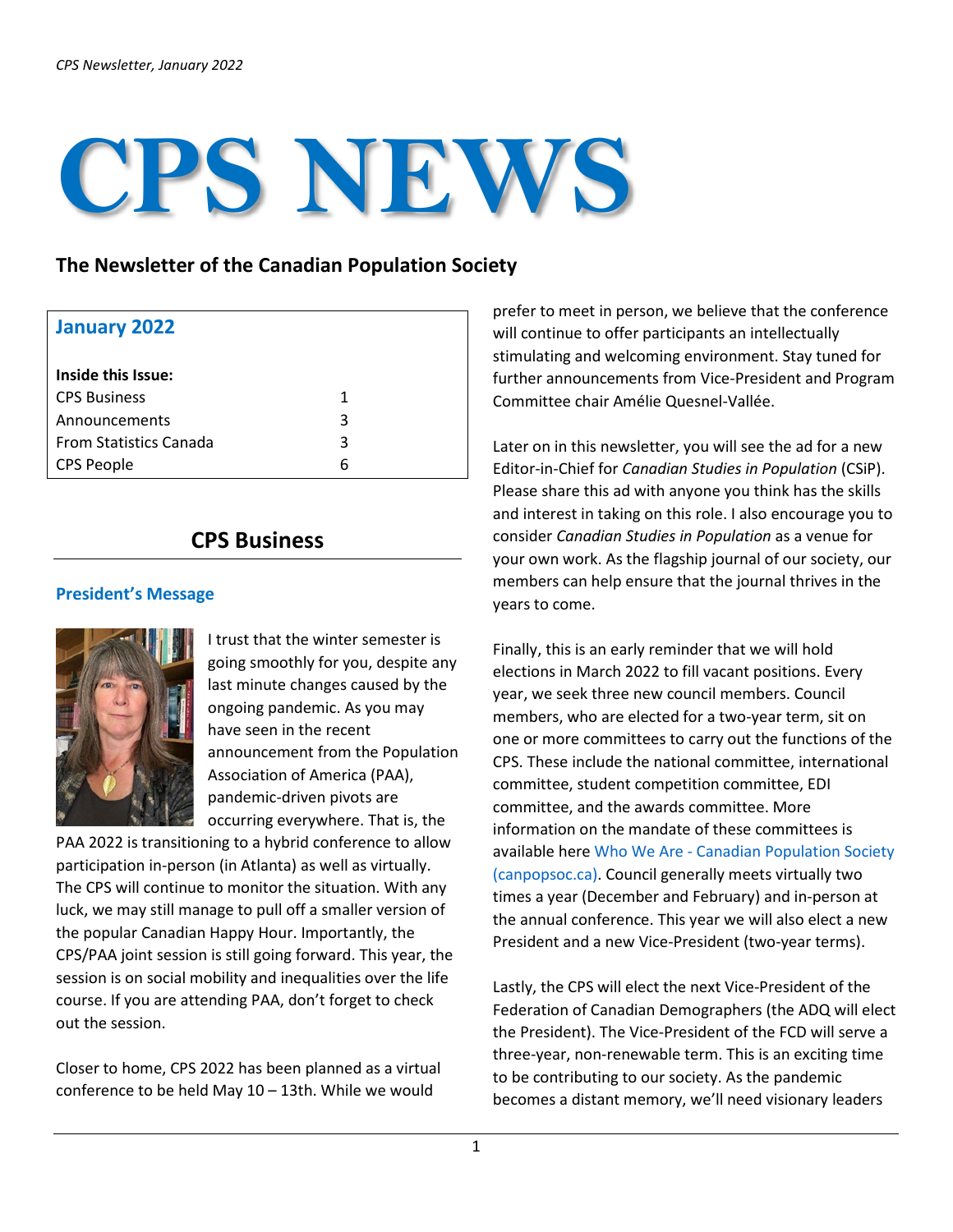to set a new course. And, looking further down the road, we'll want to start making plans to celebrate the 50th anniversary of the CPS.

If you wish to run for election to any of these positions, please get in touch with me [\(las5@ualberta.ca\)](mailto:las5@ualberta.ca).

## **CSiP Editor Search**

The Canadian Population Society (CPS), in collaboration with Springer Nature, is inviting applications for the Editor-in-Chief for its flagship journal *Canadian Studies in Population,* published in four issues per year (impact factor 0.773[, www.springer.com/42650\)](http://www.springer.com/42650).

Founded in 1974, *Canadian Studies in Population* is the official journal of the CPS and an established international forum for research on population processes in Canada and around the world. Emphasis is placed on cutting-edge research relevant to demography and other populationrelated fields (including economics, geography, sociology, health sciences, public policy, and environmental sciences). The journal publishes original research articles and brief research notes that make an empirical, theoretical, or methodological contribution.

Journal editors provide leadership by publishing work that is consistent with the mission of the journal. As ambassadors for the journal, they are engaged in the scientific community and adept at building new bridges to enhance the significance and breadth of work published in the journal. They will have strong organizational skills, be an excellent communicator, and have prior experience on the editorial boards of academic journals.

The editor of CSiP will be responsible for securing timely reviews by qualified reviewers; making final decisions on manuscripts; recruiting and mentoring talented Associate Editors and Editorial Board Members; maintaining the high standards of the journal; and promoting the journal by encouraging the submission of manuscripts. The time needed to meet these responsibilities varies from week to week, but generally requires one full day per week.

Applicants need not be current members of the CPS, but will be asked to join the association upon the start of their term. The editor will be required to maintain membership in the Canadian Population Society and to submit annual reports on their activities to CPS Council.

The official term for the new editor will commence in January 2023 (the editorial transition will start in summer 2022) and is for a period of five years (until December 2027).

The CPS provides funding not to exceed \$2,500 per year for translation services, supplies, and reasonable expenses related to editorial duties. The CPS does not pay for office space, teaching release, or tuition. Editors are encouraged to seek institutional support.

Applicants should submit their CV, a letter of interest, and a vision statement by March 15, 2022 to the chair of the search committee (Anna Zajacova at [CSIP.EIC.SEARCH@gmail.com\)](mailto:CSIP.EIC.SEARCH@gmail.com). Applicants with diverse backgrounds are welcomed.

## **In the Media**

**Luca Maria Pesando's** (McGill University) research article entitled [Mobile Phones and Attitudes Toward Women's](https://online.ucpress.edu/socdev/article-abstract/doi/10.1525/sod.2020.0039/118773/Mobile-Phones-and-Attitudes-toward-Women-s?redirectedFrom=fulltext)  [Participation in Politics: Evidence from Africa](https://online.ucpress.edu/socdev/article-abstract/doi/10.1525/sod.2020.0039/118773/Mobile-Phones-and-Attitudes-toward-Women-s?redirectedFrom=fulltext) was featured on the CBC program "Let's Go" with Sabrina Marandola. The episode entitled [Phones and Women in](https://www.cbc.ca/listen/live-radio/1-383-lets-go/clip/15888532-phones-women-africa)  [Africa](https://www.cbc.ca/listen/live-radio/1-383-lets-go/clip/15888532-phones-women-africa) aired on January 10, 2022 and is available ondemand from CBC Listen. This article was also featured as [a research brief](https://www.mcgill.ca/mymcgill/channels/news/research-briefs-climate-change-projections-parkinsons-pain-and-mimicking-aorta-333903) issued from the McGill Newsroom on January 19, 2020.

## **CPS Members**

**Luca Maria Pesando** has been awarded a [Jacobs](https://jacobsfoundation.org/en/fellow/luca-maria-pesando/)  [Foundation Fellowship \(2022-2025\)](https://jacobsfoundation.org/en/fellow/luca-maria-pesando/) from the Jacobs Foundation in Switzerland, concerned with promoting youth learning and development.

**David A. Swanson** (University of California-Riverside, University of Washington, and Mississippi State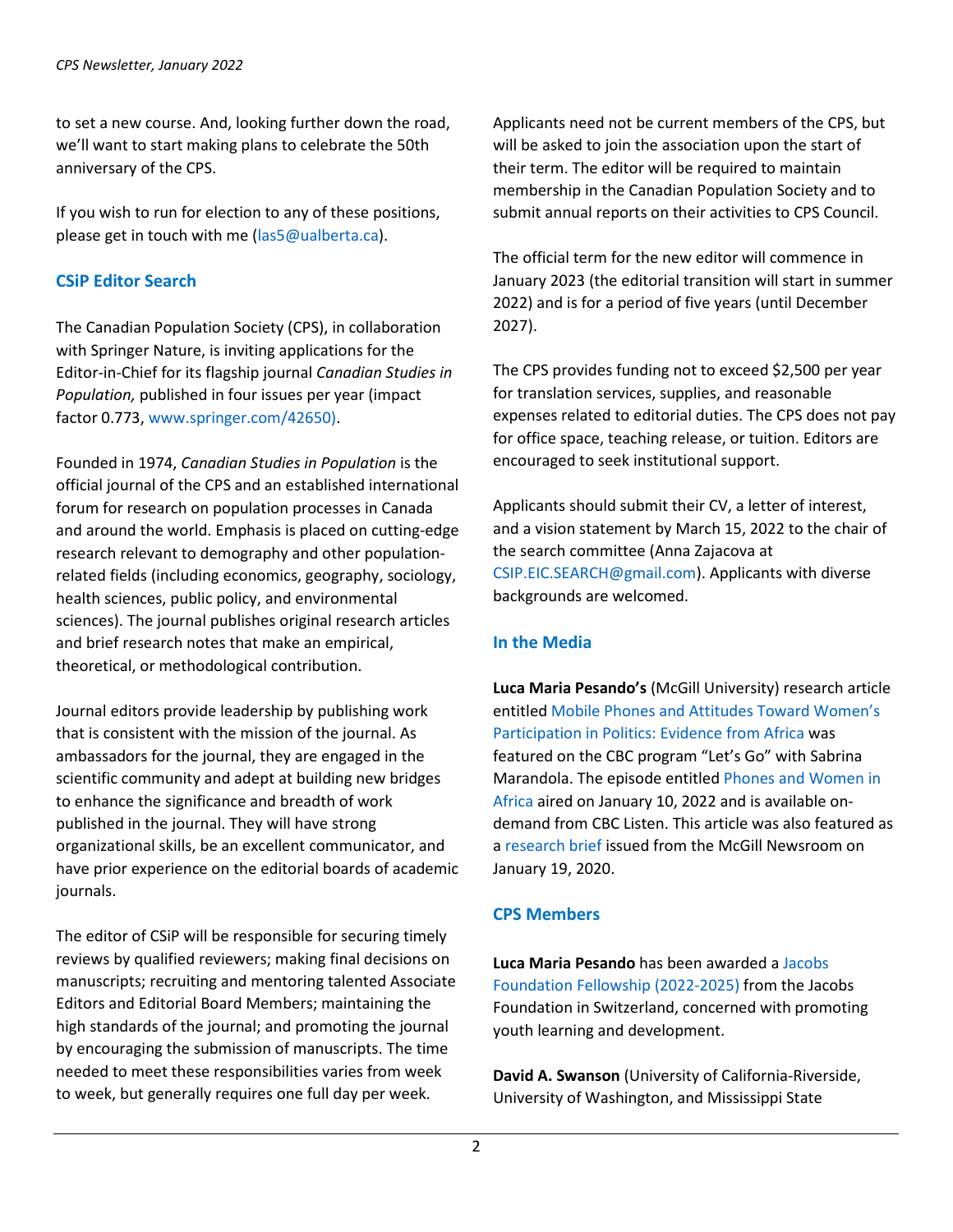University) has published an article entitle[d America's](https://www.populationassociation.org/blogs/david-swanson/2022/01/04/americas-post-pandemic-future-a-demographic-perspe?CommunityKey=a7bf5d77-d09b-4907-9e17-468af4bdf4a6)  [Post-Pandemic Future: A Demographic Perspective.](https://www.populationassociation.org/blogs/david-swanson/2022/01/04/americas-post-pandemic-future-a-demographic-perspe?CommunityKey=a7bf5d77-d09b-4907-9e17-468af4bdf4a6) The article, which is posted on the *PAA Affairs* blog, examines the impact of years of life lost because of COVID-19 in the United States on personal income, tax revenue, and volunteer service, comparing differences across the Red and Blue states.



2022. The purpose will be to vet a newly proposed indicator of human wellbeing "Years of Good Life" (counting only years of life above minimum levels of physical and mental health, income, and subjective life satisfaction) which can be calculated for all subpopulations of interest and has been tailor made to serve as criterion variable for assessing sustainable progress in human well-being over time in sustainability science. The webinar will also include expert contributions from producers of other well-being indices, including the World Happiness Index, the SDG Index, and the Planetary pressures-adjusted Human Development Index.

The 2022 annual conference of the **German Society for Demography** (DSG) will be held March 16 to 18, 2022 as a virtual event. See th[e conference website](https://dgd-online.de/annual-conference-2022/) for details on the program and registration.

## **Statistics Canada**

#### **Census 2021**



The 2021 Census data have arrived. Starting in February 2022, there will be seven major releases over the course of the year. Each release will provide data, analytical, and reference products. The first Census release (February 9) will

explore how population growth and international and internal migration have changed the fabric of Canada's provinces and territories, as well as its cities, towns, and rural areas. This release will show their evolution since 2016 and impacts of the COVID-19 pandemic. Subsequent releases will focus on topics such as:

- Canada's shifting demographic profile
- Families and households
- Income
- Linguistic diversity
- First Nations, Métis, and Inuit
- Citizenship and immigration

# **Announcements**

## **Events and Webinars**

The **International Union for the Scientific Study of Population** (IUSSP) has produced a video entitle[d When](https://vimeo.com/652930605/18c2755cee)  [Demographers Unite.](https://vimeo.com/652930605/18c2755cee) The video aims to promote both the importance of our field and also the IUSSP as an organization.

On January 31, 2022 (13:00 – 14:00 EST) the University of Southampton will host a virtual by **Professor Sir Ian Diamond** (the United Kingdom's National Statistician) entitled [How a National Statistics Institute Responds to a](https://www.eventbrite.co.uk/e/sir-ian-diamond-how-a-national-statistics-institute-responds-to-a-pandemic-tickets-226901778327)  [Pandemic.](https://www.eventbrite.co.uk/e/sir-ian-diamond-how-a-national-statistics-institute-responds-to-a-pandemic-tickets-226901778327)

On February 7, 2020, **Population Europe** will host an event entitled Green Family – [Generational Fairness in](https://population-europe.eu/events/green-family-generational-fairness-climate-change)  [Climate Change.](https://population-europe.eu/events/green-family-generational-fairness-climate-change)

The **Population-Environment Research Network** (PERN) will hold a cyberseminar on th[e Demography of](https://www.populationenvironmentresearch.org/cyberseminars)  [Sustainable Human Well-being](https://www.populationenvironmentresearch.org/cyberseminars) from March 14 to 21,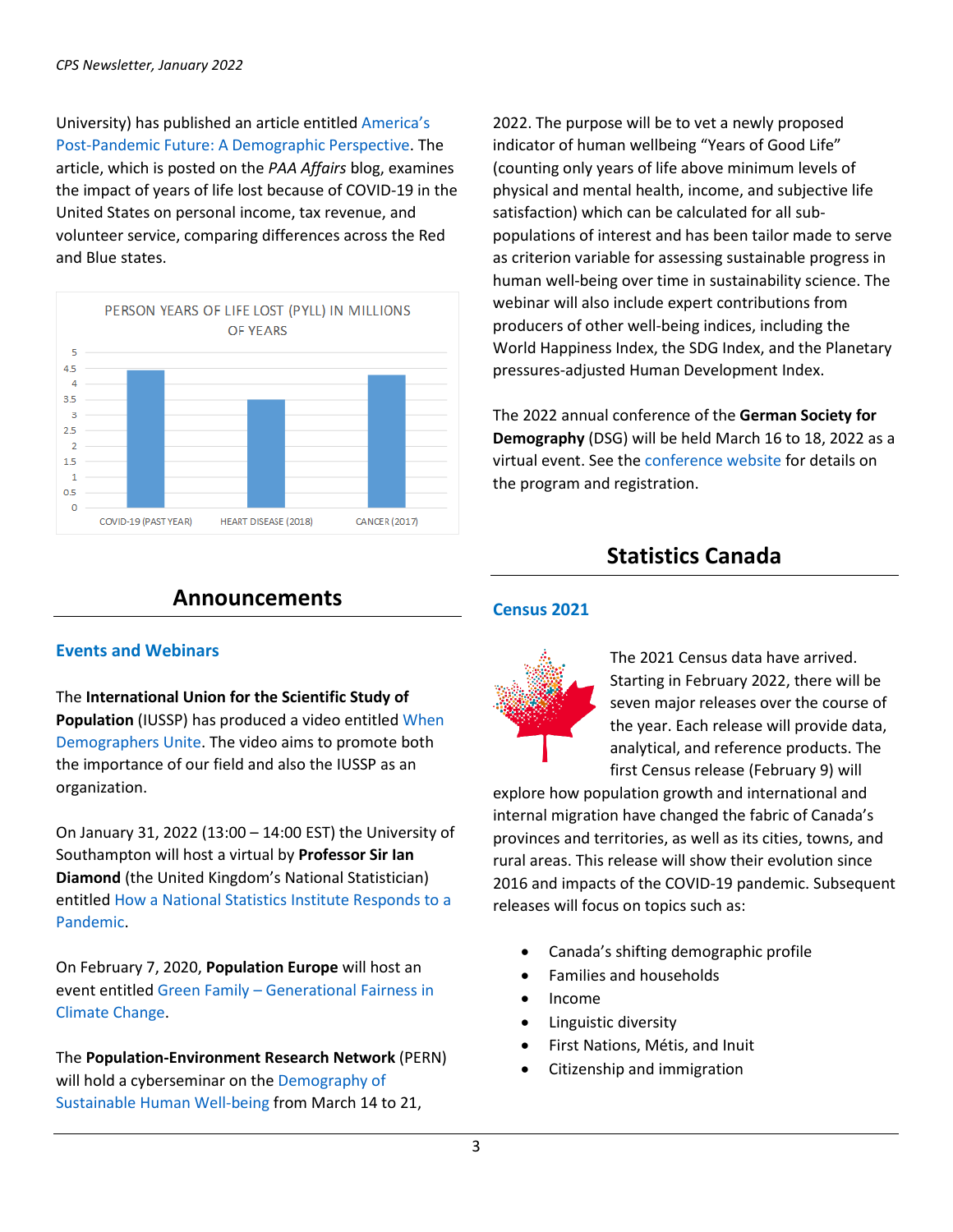The ethnocultural and religious composition of the population

Read [The Daily](https://www150.statcan.gc.ca/n1/dai-quo/index-eng.htm?HPA=1) for announcements about future Census releases. The complet[e release schedule](https://www12.statcan.gc.ca/census-recensement/2021/ref/prodserv/release-diffusion-eng.cfm) is available on the Statistics Canada website.

The 2021 Census short- [\(2A\)](https://www.statcan.gc.ca/en/statistical-programs/instrument/3901_Q1_V7) and long-form [\(2A-L](https://www.statcan.gc.ca/en/statistical-programs/instrument/3901_Q2_V6) an[d 2A-](https://www.statcan.gc.ca/en/statistical-programs/instrument/3901_Q8_V2)[R\)](https://www.statcan.gc.ca/en/statistical-programs/instrument/3901_Q8_V2) questionnaires have been published online. There are also five fact sheets that offer an overview of new content on the 2021 Census:

- [Family and demographic concepts and activities](https://www12.statcan.gc.ca/census-recensement/2021/ref/98-20-0001/982000012020001-eng.cfm)  [of daily living](https://www12.statcan.gc.ca/census-recensement/2021/ref/98-20-0001/982000012020001-eng.cfm)
- [Immigration, ethnocultural diversity, and](https://www12.statcan.gc.ca/census-recensement/2021/ref/98-20-0001/982000012020002-eng.cfm)  [languages in Canada](https://www12.statcan.gc.ca/census-recensement/2021/ref/98-20-0001/982000012020002-eng.cfm)
- [Indigenous peoples](https://www12.statcan.gc.ca/census-recensement/2021/ref/98-20-0001/982000012020003-eng.cfm)
- [Education, labour, commuting, and Veterans](https://www12.statcan.gc.ca/census-recensement/2021/ref/98-20-0001/982000012020004-eng.cfm)
- [Income, expenditures, and housing](https://www12.statcan.gc.ca/census-recensement/2021/ref/98-20-0001/982000012020005-eng.cfm)

Watch for the **StatCAN** app, which will be available for download in the Apple and Google app stores in time for the first Census release. This mobile application will provide statistical news throughout the day.

## **Data Products**

## [Canada's Population Estimates](https://www150.statcan.gc.ca/n1/daily-quotidien/211216/dq211216c-eng.htm)

**Quarterly population** estimate — Canada

> 38,436,447 October 1, 2021



(quarterly change)

[Source: Statistics Canada, Table 17-10-0009-01](https://www150.statcan.gc.ca/t1/tbl1/en/tv.action?pid=1710000901)

- The population of Canada increased by 190,339 persons (0.5%) between July and September 2021.
- Quarterly population growth in the third quarter of 2021 showed a return to pre-pandemic levels.
- Canada welcomed 122,748 landed immigrants from July to September 2021, the highest intake in any quarter since 1946.

Canada's Population Estimates – Subprovincial Areas – Interactive Dashboards. These interactive dashboards can be used to visualize the changes in population growth over time and the factors behind these changes:

- [Census Metropolitan Areas and Census](https://www150.statcan.gc.ca/n1/pub/71-607-x/71-607-x2020003-eng.htm)  [Agglomerations](https://www150.statcan.gc.ca/n1/pub/71-607-x/71-607-x2020003-eng.htm)
- [Economic Regions](https://www150.statcan.gc.ca/n1/pub/71-607-x/71-607-x2020020-eng.htm)
- [Rural and Urban Areas](https://www150.statcan.gc.ca/n1/pub/71-607-x/71-607-x2021030-eng.htm)

Life tables for Canada, the Provinces, and Territories, 1980 to 2022. Two sets of life tables are available for all provinces (except Prince Edward Island):

- [Three-year complete life tables](https://www150.statcan.gc.ca/t1/tbl1/en/tv.action?pid=1310011401)
- [Single-year complete life tables](https://www150.statcan.gc.ca/t1/tbl1/en/tv.action?pid=1310083701)

For Prince Edward Island, Yukon, Northwest Territories, and Nunavut:

• [Three-year abridged life tables](https://www150.statcan.gc.ca/t1/tbl1/en/tv.action?pid=1310014001)

[Methods for Constructing Life Tables for Canada,](https://www150.statcan.gc.ca/n1/pub/84-538-x/84-538-x2021001-eng.htm)  [Provinces, and Territories](https://www150.statcan.gc.ca/n1/pub/84-538-x/84-538-x2021001-eng.htm)

[Gender, Diversity, and Inclusion Statistics \(GDIS\) Hub](https://www150.statcan.gc.ca/n1/daily-quotidien/211208/dq211208d-eng.htm)

The updated version of the [GDIS Hub,](https://www.statcan.gc.ca/en/topics-start/gender_diversity_and_inclusion) first launched in 2018, is now available online. The GDIS Hub provides a convenient place to find disaggregated and intersectional data, and to access to Statistics Canada analytical products on gender, diversity, and inclusion. The Hub also provides a link to the recently launche[d Sex, Gender, and](https://www.statcan.gc.ca/en/subjects-start/society_and_community/sex_gender_and_sexual_orientation)  [Sexual Diversity Hub,](https://www.statcan.gc.ca/en/subjects-start/society_and_community/sex_gender_and_sexual_orientation) that monitors and reports on indicators in th[e Gender Results Framework](https://women-gender-equality.canada.ca/en/gender-results-framework.html) that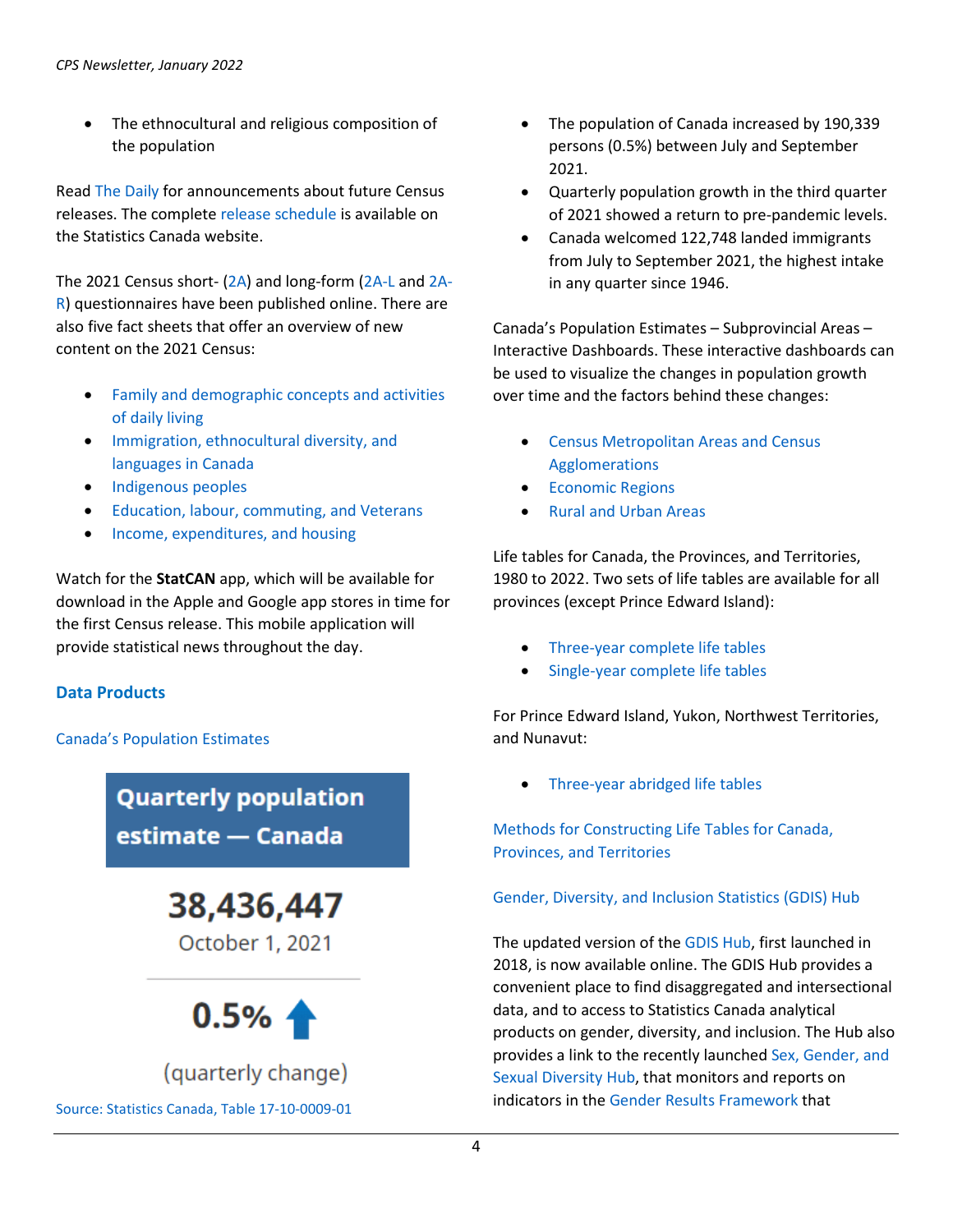*CPS Newsletter, January 2022*

represents the Government of Canada's vision for gender equality in Canada.

[Social Policy Simulation Database and Model, Version](https://www150.statcan.gc.ca/n1/daily-quotidien/220117/dq220117e-eng.htm)  [29.0](https://www150.statcan.gc.ca/n1/daily-quotidien/220117/dq220117e-eng.htm)

The 2022 version of the North American Industry Classification System (NAICS) Canada is now available. The [NAICS Canada 2022 Version 1.0](https://www.statcan.gc.ca/en/subjects/standard/naics/2022/v1/index) is the biggest revision to the NAICS since 2002 and focuses on updates related to the digital economy.

## **Analytical Products**

[Changes in Fertility Intentions in Response to the COVID-](https://www150.statcan.gc.ca/n1/pub/45-28-0001/2021001/article/00041-eng.htm)[19 Pandemic](https://www150.statcan.gc.ca/n1/pub/45-28-0001/2021001/article/00041-eng.htm)

[Immigrants' Income Trajectories During the Initial Years](https://www150.statcan.gc.ca/n1/daily-quotidien/211206/dq211206b-eng.htm)  [Since Admission](https://www150.statcan.gc.ca/n1/daily-quotidien/211206/dq211206b-eng.htm)

[Immigrants' Mobility During the Initial Years Since](https://www150.statcan.gc.ca/n1/daily-quotidien/211210/dq211210b-eng.htm)  [Admission](https://www150.statcan.gc.ca/n1/daily-quotidien/211210/dq211210b-eng.htm)

[Can Canadians' Work Histories Be Deduced from](https://www150.statcan.gc.ca/n1/pub/11-633-x/11-633-x2021009-eng.htm)  [Administrative Data? A Feasibility Study](https://www150.statcan.gc.ca/n1/pub/11-633-x/11-633-x2021009-eng.htm)

[Canadian Income Survey: Food Insecurity and Unmet](https://www150.statcan.gc.ca/n1/pub/75f0002m/75f0002m2021009-eng.htm)  [Health Care Needs, 2018 and 2019](https://www150.statcan.gc.ca/n1/pub/75f0002m/75f0002m2021009-eng.htm)

[Low Income Entry and Exit Rates in Canada, 2019](https://www150.statcan.gc.ca/n1/daily-quotidien/220118/dq220118b-eng.htm)

**Articles published in** *Economic and Social Reports* **from December 2021 to January 2022:**

Volume 1, Issue 12

[International Students as a Source of Labour Supply:](https://www150.statcan.gc.ca/n1/en/catalogue/36280001202101200002)  [Engagement in the Labour Market After](https://www150.statcan.gc.ca/n1/en/catalogue/36280001202101200002) Graduation

[Estimates of the Economic Activity in and Around Flooded](https://www150.statcan.gc.ca/n1/en/catalogue/36280001202101200003)  [Areas in British Columbia](https://www150.statcan.gc.ca/n1/en/catalogue/36280001202101200003)

[Business Ownership Among Persons with Disabilities in](https://www150.statcan.gc.ca/n1/en/catalogue/36280001202101200004)  [Canada](https://www150.statcan.gc.ca/n1/en/catalogue/36280001202101200004)

Volume 2, Number 1

[Gender Differences in Sociodemographic and Economic](https://www150.statcan.gc.ca/n1/en/catalogue/36280001202200100001)  [Characteristics of Early Learning Child Care Workers](https://www150.statcan.gc.ca/n1/en/catalogue/36280001202200100001)

[Transition to Permanent Residency by Lower-](https://www150.statcan.gc.ca/n1/en/catalogue/36280001202200100002) and Higher-[Skilled Temporary Foreign Workers](https://www150.statcan.gc.ca/n1/en/catalogue/36280001202200100002)

[A Comparison of Parenting Concerns in Canada and the](https://www150.statcan.gc.ca/n1/en/catalogue/36280001202200100003)  [United States During the Early Stages of the COVID-19](https://www150.statcan.gc.ca/n1/en/catalogue/36280001202200100003)  [Pandemic](https://www150.statcan.gc.ca/n1/en/catalogue/36280001202200100003)

[The Weekly Earnings of Canadian-born Individuals in](https://www150.statcan.gc.ca/n1/en/catalogue/36280001202200100004)  [Designated Visible Minority and White Categories in the](https://www150.statcan.gc.ca/n1/en/catalogue/36280001202200100004)  [mid-2010s](https://www150.statcan.gc.ca/n1/en/catalogue/36280001202200100004)

[Fine Tuning or Re-skilling? Educational Strategies of](https://www150.statcan.gc.ca/n1/en/catalogue/36280001202200100005)  [Prime-aged Displaced Workers](https://www150.statcan.gc.ca/n1/en/catalogue/36280001202200100005)

## **Articles published in** *Health Reports* **from December 2021 to January 2022:**

Volume 32, Number 12

[Significant Factors Associated with Problematic Use of](https://www150.statcan.gc.ca/n1/pub/82-003-x/2021012/article/00002-eng.htm)  [Opioid Pain Relief Medications Among the Household](https://www150.statcan.gc.ca/n1/pub/82-003-x/2021012/article/00002-eng.htm)  [Population, Canada, 2018](https://www150.statcan.gc.ca/n1/pub/82-003-x/2021012/article/00002-eng.htm)

[Measuring Workplace Psychosocial Factors in the Federal](https://www150.statcan.gc.ca/n1/pub/82-003-x/2021012/article/00001-eng.htm)  [Government](https://www150.statcan.gc.ca/n1/pub/82-003-x/2021012/article/00001-eng.htm)

Volume 33, Number 1

[Health Associations with Meeting the Canadian 24-hour](https://www150.statcan.gc.ca/n1/pub/82-003-x/2022001/article/00002-eng.htm)  [Movement Guidelines for Adults: Results from the](https://www150.statcan.gc.ca/n1/pub/82-003-x/2022001/article/00002-eng.htm)  [Canadian Health Measures Survey](https://www150.statcan.gc.ca/n1/pub/82-003-x/2022001/article/00002-eng.htm)

[Why are Babies in Canada Getting Smaller?](https://www150.statcan.gc.ca/n1/pub/82-003-x/2022001/article/00001-eng.htm)

#### **Eh Sayers – A Podcast**

Statistics Canada has launched *[Eh Sayers](https://www.statcan.gc.ca/en/sc/podcasts/)* a podcast "to meet the people behind the data and explore the stories behind the data and explore the stories behind the